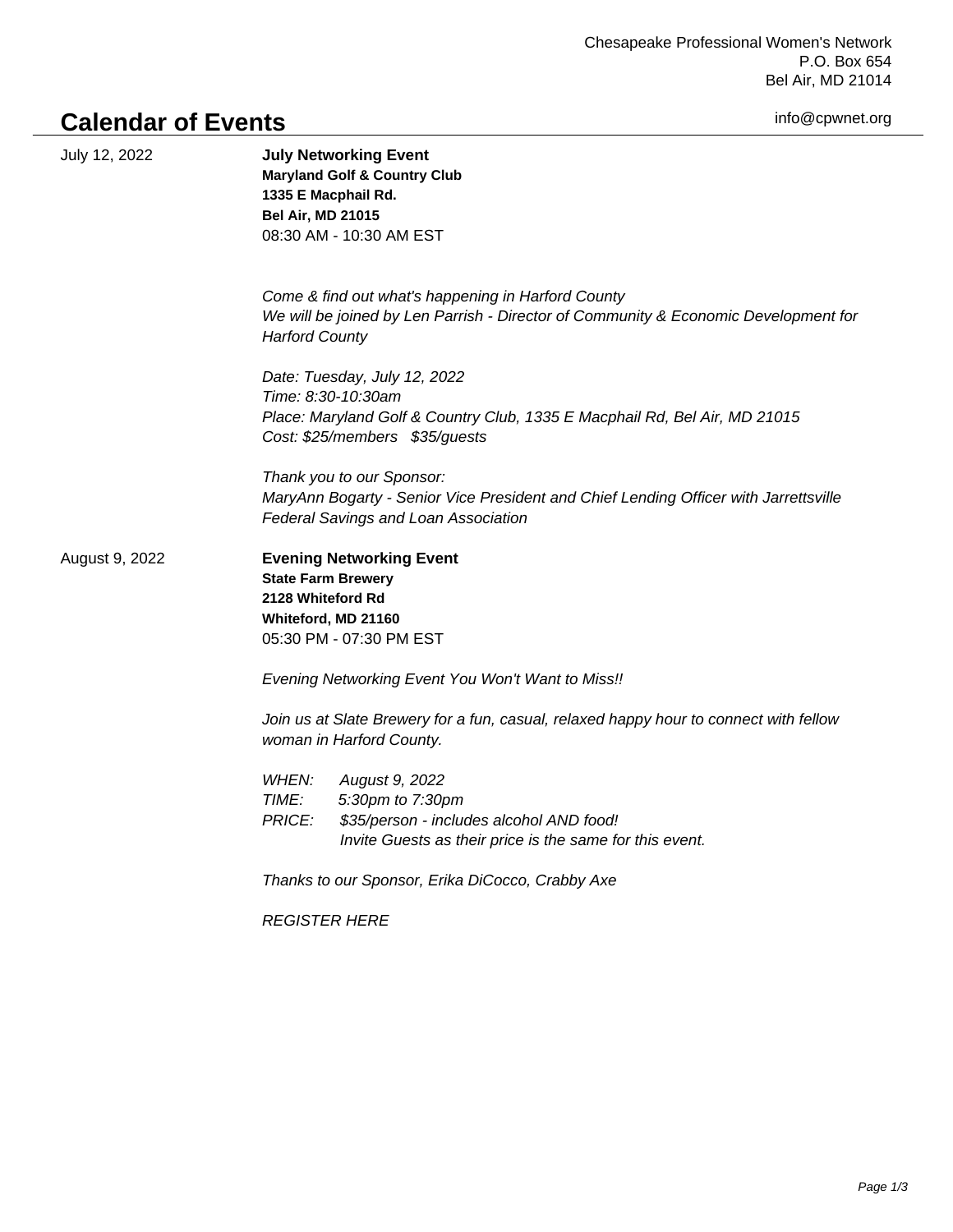September 13, 2022 **September Networking Event Hilton Garden Inn 4160 Philadelphia Rd. Bel Air, MD 21015** 11:30 AM - 01:30 PM EST

> Learn tips and tricks for your next big trip! We will be joined by Ann Johnson, owner of Travel Makers

Date: Tuesday, September 13, 2022 Time: 11:30 a.m.-1:30 p.m. Place: Hilton Garden Inn, 4160 Philadelphia Rd., Bel Air, MD 21015 Cost: \$25/members \$35/guests

Thank you to our Sponsor: Lisa Fuller, Fuller & Associates Insurance

Register Here!